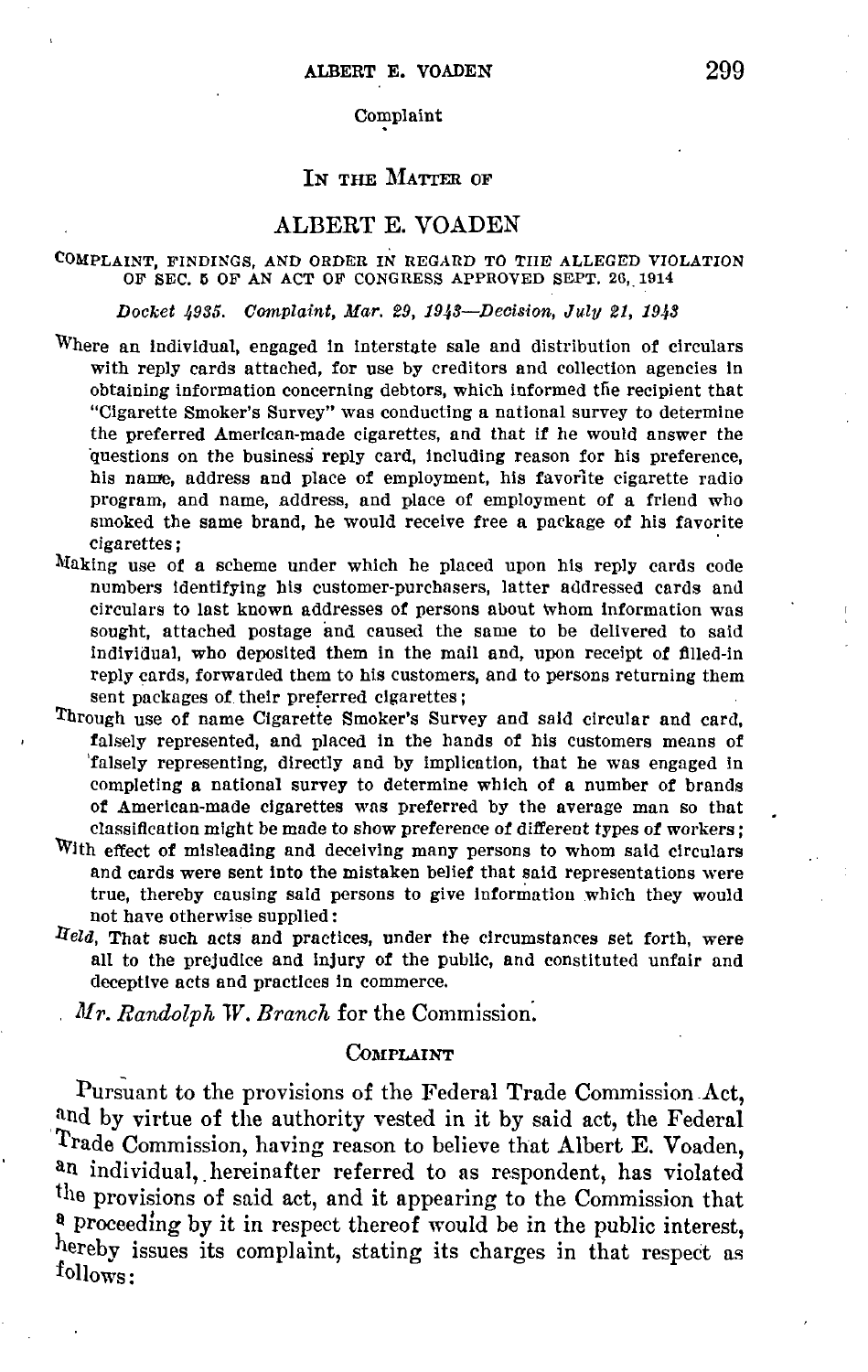# Complaint 37 F. T. C.

PARAGRAPH 1. Respondent, Albert E. Voaden, is an individual, with an office and principal place of business at Room No. 211, Charlevois Building, Detroit, Mich. He formerly maintained an office and prin·

cipal place of business at 2016 John R. Street, Detroit, Mich. conducting his business respondent has traded under the names Credit Advisory Service, Cigarette Smoker's Survey, Bankers and Merchants Pen Co., and Alvin's (No-Lose) Key Chains.

PAR. 2. Respondent is now, and has been for more than 1 year last past, engaged in the business of selling and distributing printed mailing cards and forms designed and intended to be used by creditors and collection agencies in obtaining information concerning debtors.

Respondent causes said cards and forms to be transported from his aforesaid place of business in the State of Michigan, to purchasers thereof in various States of the United States and in the District of CoJumbia. Respondent maintains, and at all times mentioned herein has maintained, a course of trade in said forms and cards in commerce between and among the various States of the United States and in the District of Columbia.

P<sub>AR</sub>. 3. The said cards and forms sold and distributed by respondent when using the name Cigarette Smoker's Survey are substantially in the form exemplified by a photostatic copy of the said card, marked Exhibit A; when using the name Bankers and Merchants Fountain Pen Co. the cards were in the form exemplfied by a photostatic copY thereof marked Exhibit B; when using the name Alvin's (No-Lose) Key Chains the cards were in the form exemplified by a photostatic copy thereof marked Exhibit C.

The said exhibits **A, B,** and C, are attached hereto and by this reference incorporated herein and made a part hereof.

Upon the said cards and circulars, when they were delivered to purchasers thereof, respondent placed numbers, which were his code numbers and identified his customers to him.

Respondent's purchasers addressed the cards and circulars to the persons concerning whom information was sought at their last known addresses, attached the postage necessary for their delivery to such persons and caused them to be delivered to respondent in Detroit, Mich. Respondent then deposited the individual cards and circulars in the United States mail.

Such of the returned cards or returned portions of the circulars as were filled out and mailed were received by respondent, the customers identified by the code numbers, and sent by him to the various purchasers. Respondent sent to each person who returned the Cigar· ette Smoker's Survey card, a package of cigarettes as indicated by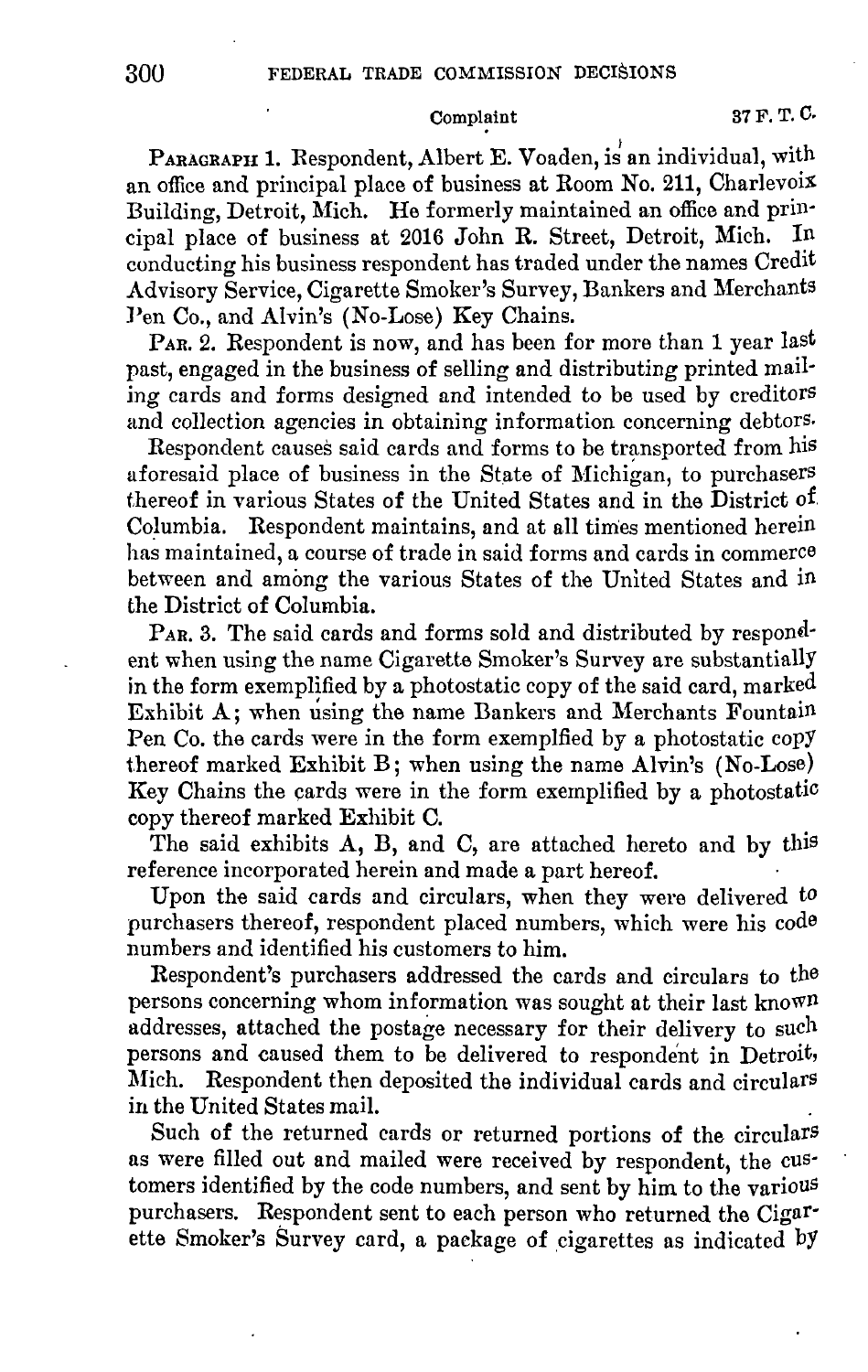# 299 Complaint

the sender; to each person who returned the Bankers and Merchants Fountain Pen Co. card, he sent a cheap fountain pen, and to each person Who returned the Alvin's (No-Lose) Key Chains card, he sent a key chain of the sort depicted on the post card.

PAR. 4. By means of the Cigarette Smoker's Survey card, respondent has falsely represented, and placed in the hands of his customers means of falsely representing, directly and by implication, to those to whom the said cards were sent, that respondent was engaged in completing a national survey for the purpose of determining which of a number of brands of American made cigarettes were preferred by the average man and that this survey was made so that a classification might be made to show the preference of different types of Workers. •

PAR. 5. The said representations were false and misleading. In truth and in fact, respondent was not engaged in making a survey for the purpose of determining the public preference for various brands of American made cigarettes or for the purpose of classifying the cigarette preference of workers in different lines of endeavor. The actual purpose of the card was to obtain information concerning the recipient for the purpose of facilitating the collection of an alleged delinquent account and the whole scheme was merely an attempt to obtain this information by deceit and subterfuge.

PAR. 6. By means of the Bankers and Merchants Fountain Pen Co...  $card$ , respondent has falsely represented, and has placed in the hands of his customers means of falsely representing, directly and by impli- . cation, to persons to whom the said cards were sent, that the said card Was sent and the offer of a free fountain pen made to the recipient in <sup>0</sup>rder that the pen might be demonstrated by the recipient to his friends and fellow-workers; that the said pen was given free as a means of bringing its merits to the attention of prospective purchasers, and that respondent was engaged in the business of selling and distributing such Pens.

PAR. 7. Said representations were false and misleading. In truth and in fact respondent was not engaged in the business of selling and distributing pens, and the offer of  $\overline{a}$  free pen was not made as a means of bringing its merits to the attention of prospective purchasers. The card was sent only for the purpose of obtaining information concerning the recipient for the purpose of facilitating the collection of an alleged delinquent account and the whole scheme was merely an attempt to obtain this information by deceit and subterfuge.

PAR. 8. By means of the Alvin's (No-Lose) Key Chains card, respondent falsely represented, aml placed in the hands of his customers means of falsely representing, directly and by implication, to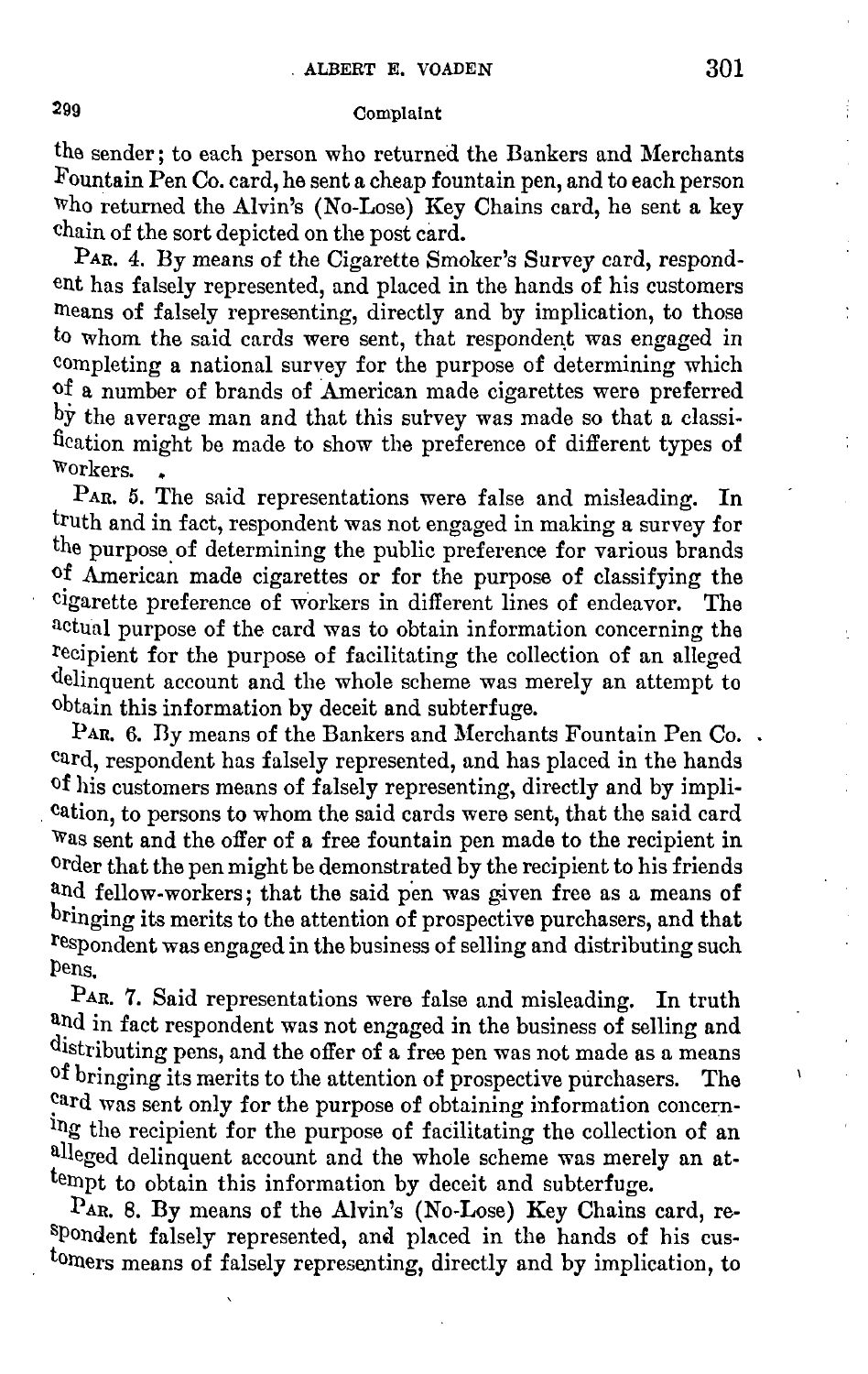# Complaint **87F.T,0.**

recipients thereof that the offer of a free rabbit foot key chain was made because the recipient was so fortunate as to have had his name selected from a large number of names; that it was being sent the recipient in order that he might exhibit the same to all of his friends; and that the respondent was engaged in the business of selling said key chains.

PAR. 9. The said representations were false and misleading. In truth and in fact, respondent was not engaged in the business of sell· ing the said key chains, the name of the recipient had not been se· lected out of a large number of names and the chain was not sent to the recipient in order that it might be exhibited by him to his friends. The card was sent 'solely for the purpose of obtaining information concerning the recipient for the purpose of facilitating the collection of an alleged delinquent account and the whole scheme was merely an attempt to obtain the information by deceit and subterfuge.

PAR. 10. Through the use of the name, Cigarette Smoker's Survey, respondent has represented, directly and by implication, that he was engaged in the business of ascertaining by means of a survey, the preferences of a large number of individuals as to particular brands of cigarettes, and through the use'of the name Bankers and Merchants Pen Co., respondent has represented, directly and by implication, that he was in the business of selling and distributing pens. Both of the said representations were false and misleading since in truth and in fact respondent was not making such a survey nor was he in the business of selling and distributing pens.

PAR. 11. The use by respondent, as hereinabove set forth, of the foregoing false and misleading statements and representations has had the tendency and capacity to, and has, misled and deceived manY persons to whom the said cards and circulars were sent, into the erroneous and mistaken belief that said statements and representations were true and by reason thereof has caused them to give information which they would not have otherwise supplied.

PAR. 12. The aforesaid acts and practices of respondent, as herein alleged, are all to the prejudice and injury of the public, and constitute unfair and deceptive acts and practices in commerce within the intent and meaning of the Federal Trade Commission Act.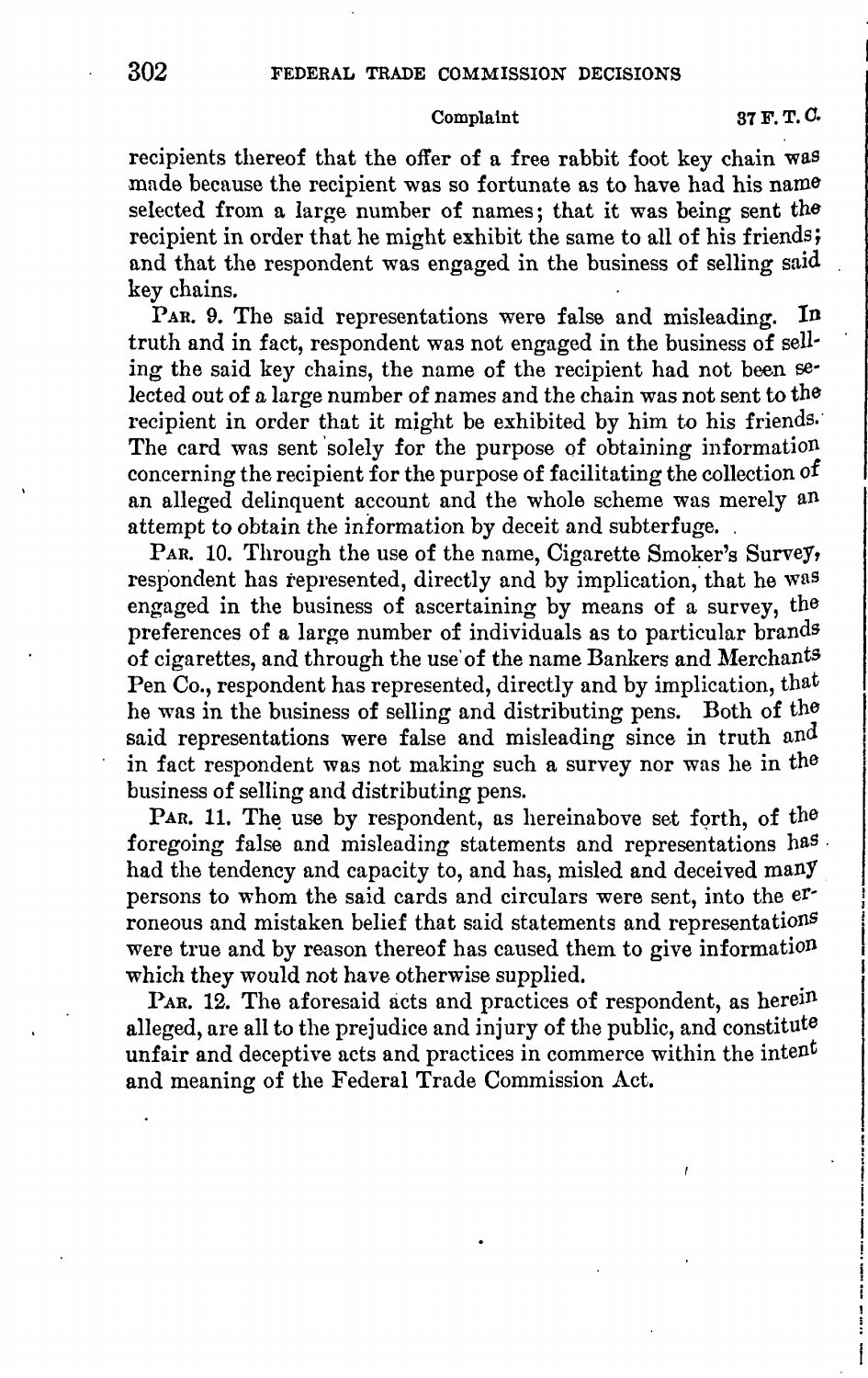# Complaint

# Exhibit A (Front)



œm ADDRESS IS KNOWN, NOTIFY SENDER ON .<br>FORM 3547, POSTAGE FOR WHICH IS GUARANTEED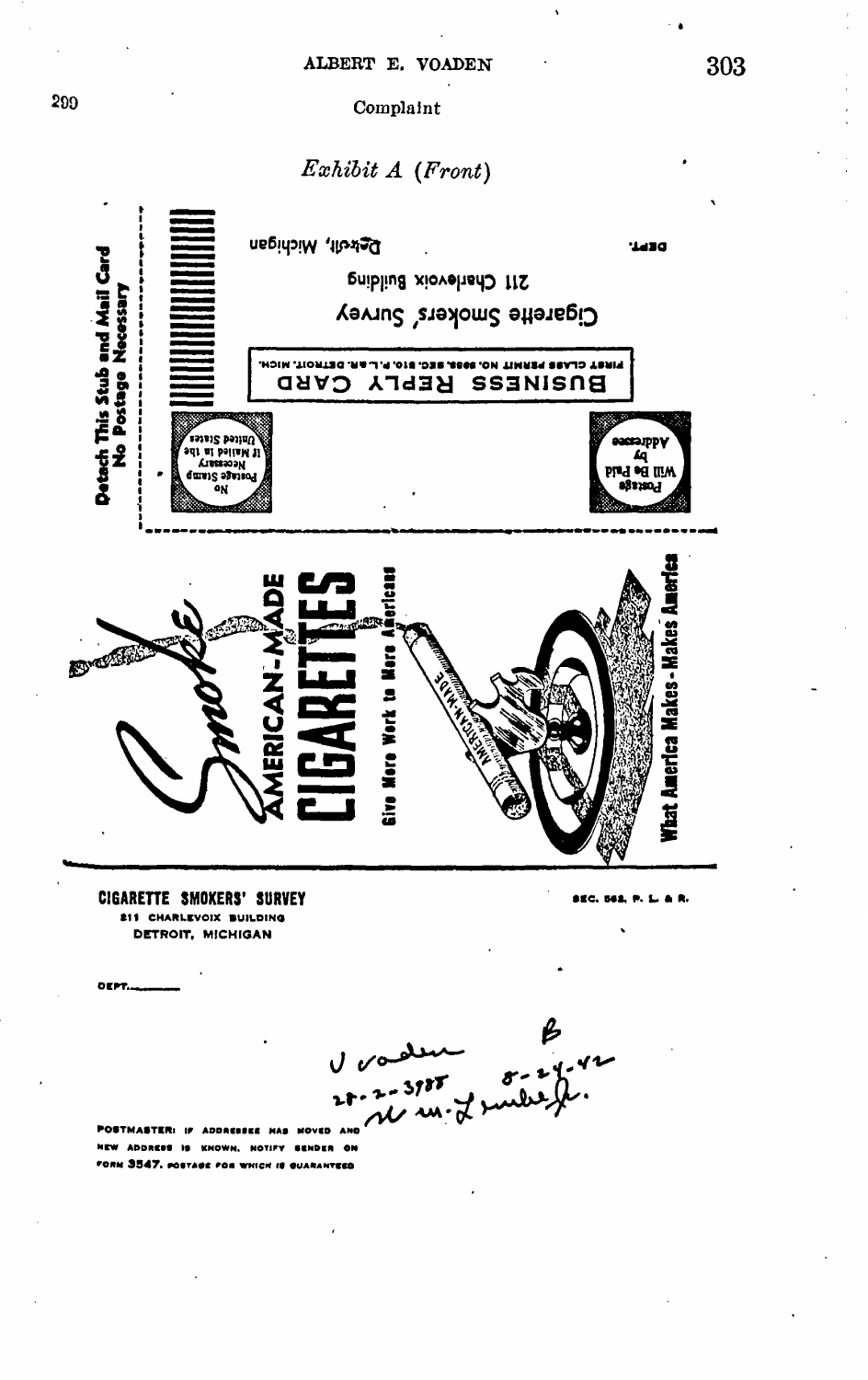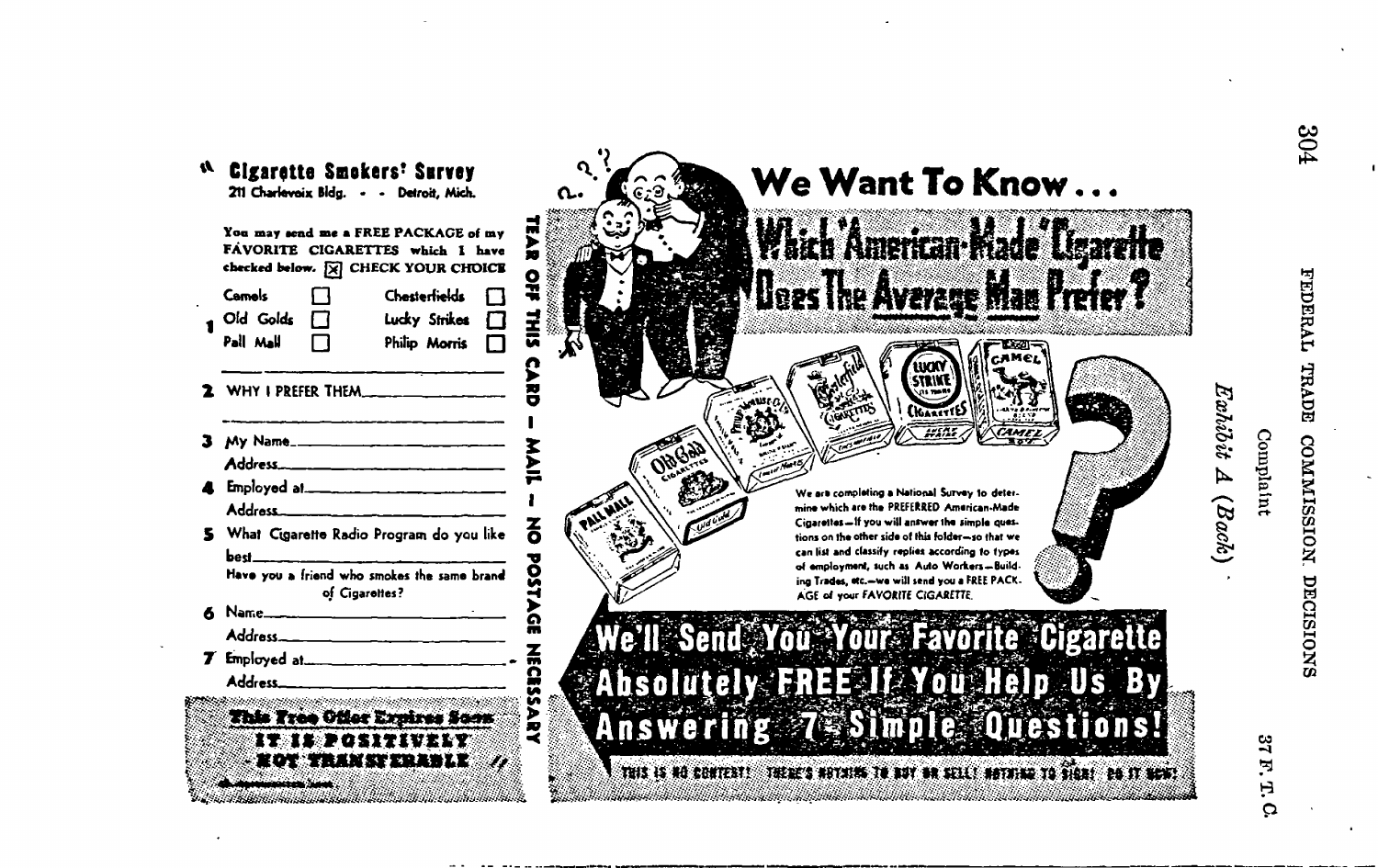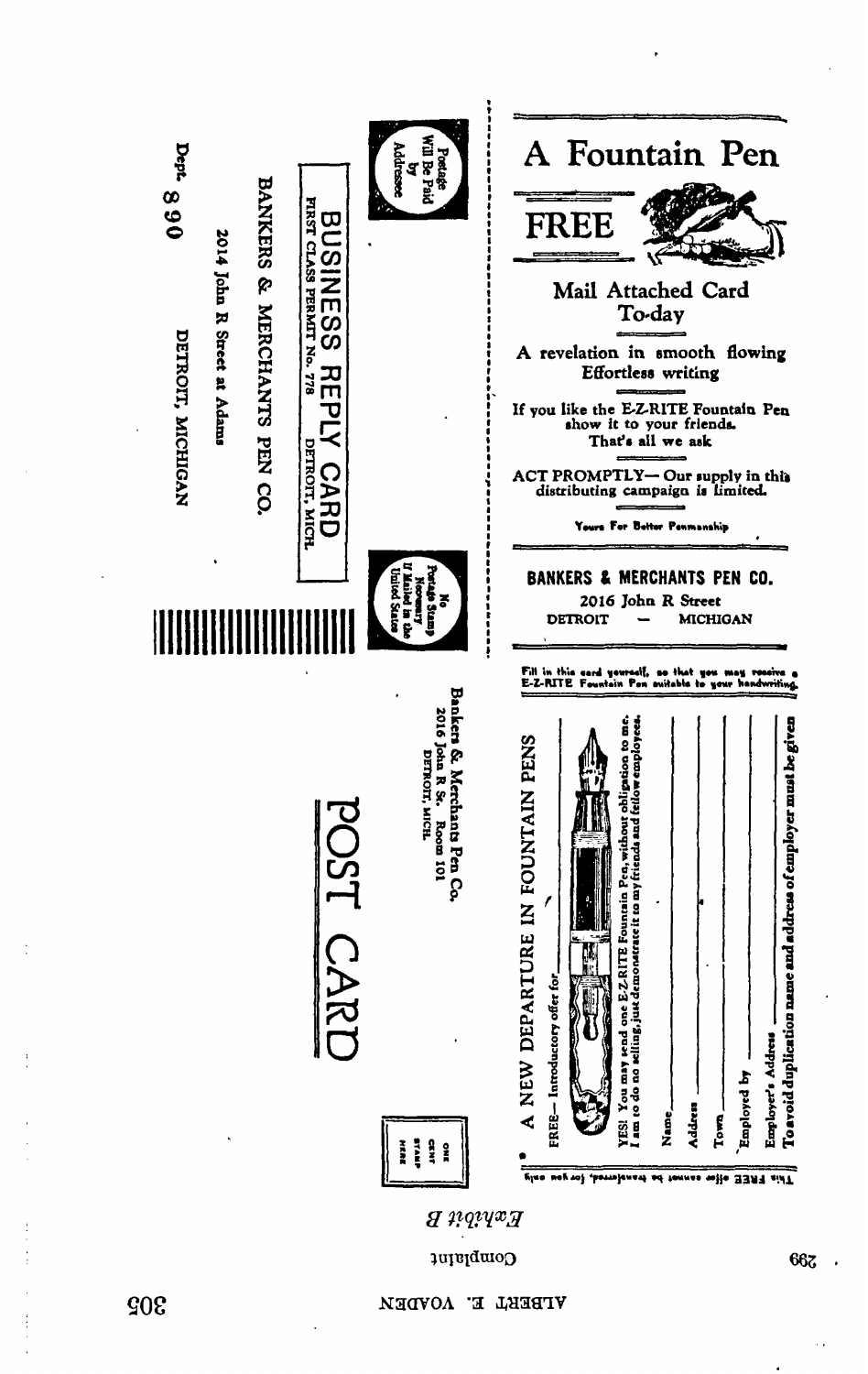| <b>NON TRANSFERABLE</b><br>www.kr<br>KEY CHAIN<br><b>The Second</b><br>OF ENPLOYER NURT<br>÷<br><b>Badge No</b><br><b>Offer</b><br>FOOT<br>Introductory<br>$\mathbf{S}$<br>ļş<br><b>OFFER</b><br>RABBIT<br>ě<br>북<br>의<br>ā,<br>Addres<br>FREE<br><b>THIS</b><br>york<br>i<br>S<br>Kind | $D^{cbr}$ . $\mathcal{S}^{c}$ , $\mathcal{A}$ ,<br>Detroit, Michigan<br>2014 John R Street<br>SNIVHO AHY (2007-ON) SAIATY<br>No Postage Stamp Necessary if Mailed in the United States<br>BUSINESS REFLY CARD<br>DETROIT, MICH.<br>(SEC 210' PL&R)<br>PERMIT NO. 778<br><b>FIRST CLASS</b><br>utora<br>Exhibit                                                                                                                                                                                                                                                                                                                             |
|-----------------------------------------------------------------------------------------------------------------------------------------------------------------------------------------------------------------------------------------------------------------------------------------|--------------------------------------------------------------------------------------------------------------------------------------------------------------------------------------------------------------------------------------------------------------------------------------------------------------------------------------------------------------------------------------------------------------------------------------------------------------------------------------------------------------------------------------------------------------------------------------------------------------------------------------------|
| ALVIN'S (No-Lose) KEY CHAINS<br>ONE<br><b>CENT</b><br><b>STAMP</b><br><b>MICHIGAN</b><br>2014 John R St.<br><b>DETROIT</b><br>POST CARD<br><b>POSTMASTER - INFORTANT</b><br>Please Forward if Necessary.                                                                                | Complaint<br>Tour off this half of card at perforation before mailing<br>It's New!<br>A Rabbit Foot Key Chain.<br>$\mathcal{O}$<br>with a Unique Horse Shoe attached<br>oas<br>We will mail you ONE of Alvin's (No-Lose) Rabbit Foot<br>Key-Chains absolutely FREE if you act at once.<br>You were Lucky to have your name selected from a group of<br>names to receive a Rabbit Foot Key Chain-FREE.<br>Exactly as pictured, a charming and useful gift.<br>ಇ<br>You must act quickly- Our Free distribution ends soon.<br>E,<br>H, Q<br>Copyright 1936 A.K.C.<br>ALVIN'S (No-Lose) KSY CHAINS -- 2014 John B Street -- Detroit, Michigan |

 $\ddot{\phantom{0}}$ 

÷.

l.

l.

 $\ddot{\phantom{a}}$ 

 $\,$  .

 $\cdot$ 

 $\ddot{\phantom{a}}$ 

FEDERAL TRADE COMMISSION DECISIONS ÷.

 $\star$ 

 $\ddot{\phantom{0}}$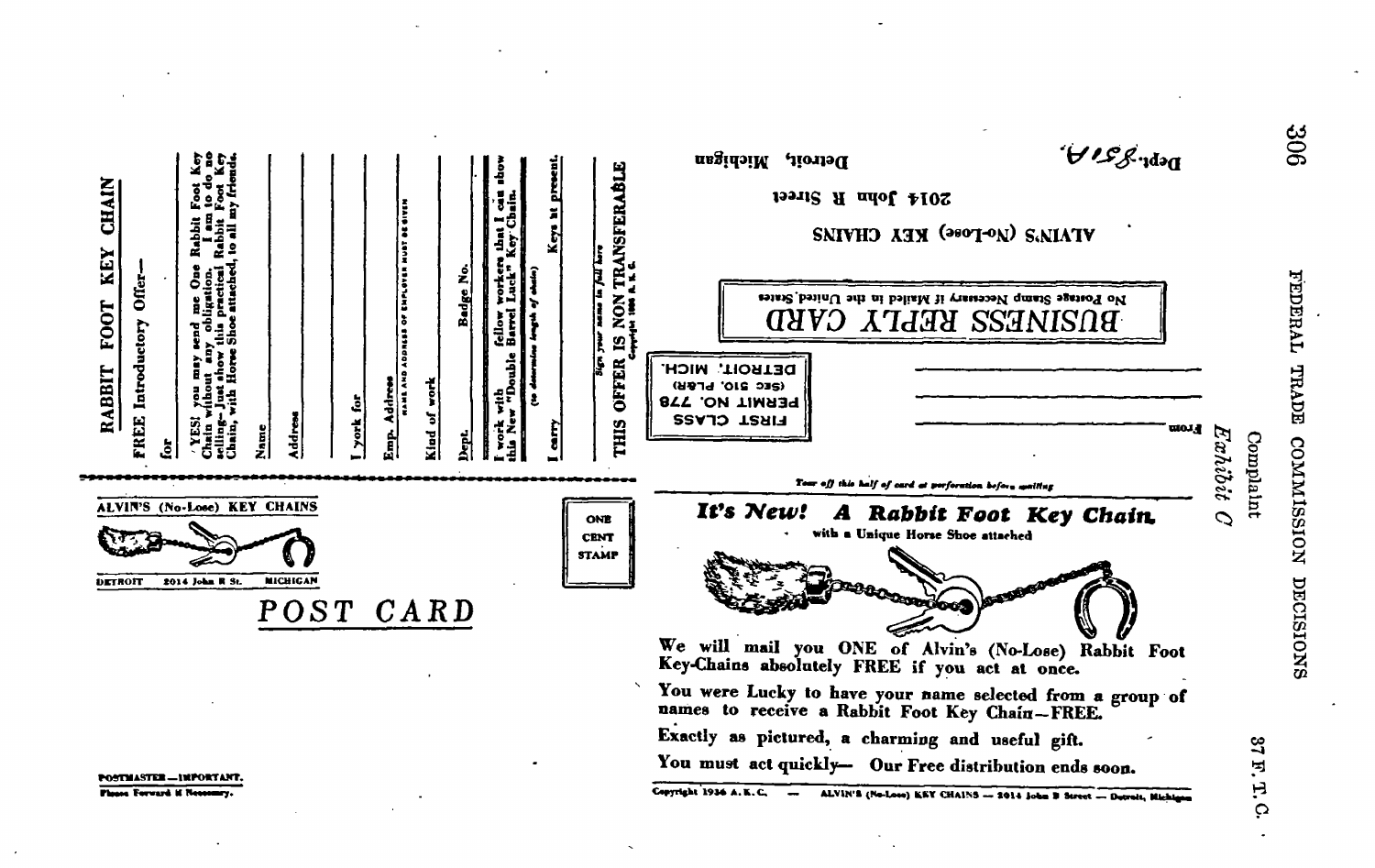## Findings

# REPORT, FINDINGS AS TO THE FACTS, AND ORDER

Pursuant to the provisions of the Federal Trade Commission Act, the Federal Trade Commission on March 29, 1943, issued and on March 31, 1943, served its complaint in this proceeding upon respondent, **Al**bert E. Voaden, an individual, charging him with the use of unfair and deceptive acts and practices in commerce in violation of the provisions of said act. After the issuance of said complaint and the filing of respondent's answer, the Commission, by order entered herein, granted respondent's motion for permission to withdraw said answer and to substitute therefor an answer admitting all of the material allegations of fact set forth in said complaint except insofar as the said allegations related to certain cards described in the said complaint as the Bankers and Merchants Fountain Pen Co. cards and Alvin's (No-Lose) Key Chain cards, and waiving all intervening procedure and further hearing as to the facts admitted by such substitute answer, which substitute answer was duly filed in the office of the Commission. Thereafter this Proceeding regularly came on for final hearing before the Commission on the said complaint and substitute answer and the Commission hav- . ing duly considered the matter and being now fully advised in the Premises, finds that this proceeding is in the interest of the public and makes this its findings as to the facts and its conclusion drawn there-<br>from.

## FINDINGS AS TO THE FACTS

PARAGRAPH 1. Respondent, Albert E. Voaden, is an individual, with an office and principal place of business at Room No. 211, Charlevoix Duilding, Detroit, Mich. **He** formerly maintained an office and principal place of business at 2016 John R. Street, Detroit, Mich. In conducting his business, respondent has traded under the names Credit .A.dvisory Service and Cigarette Smoker's Survey.

PAR. 2. Respondent is now, and has been for more than 1 year last Past, engaged in the business of selling and distributing printed mat ter consisting of circulars with reply card attached, designed, and intended to be used by creditors and collection agencies in obtaining lnformation concerning debtors.

Respondent causes said circulars and cards, when sold, to be trans-Ported from his aforesaid place of business in the State of Michigan, to purchasers thereof in various States of the United States and in the District of Columbia. Respondent maintains, and at all times mentioned herein has maintained, a course of trade in said circulars and cards in commerce between arid among the various States of the Dnited States and in the District of Columbia. .

j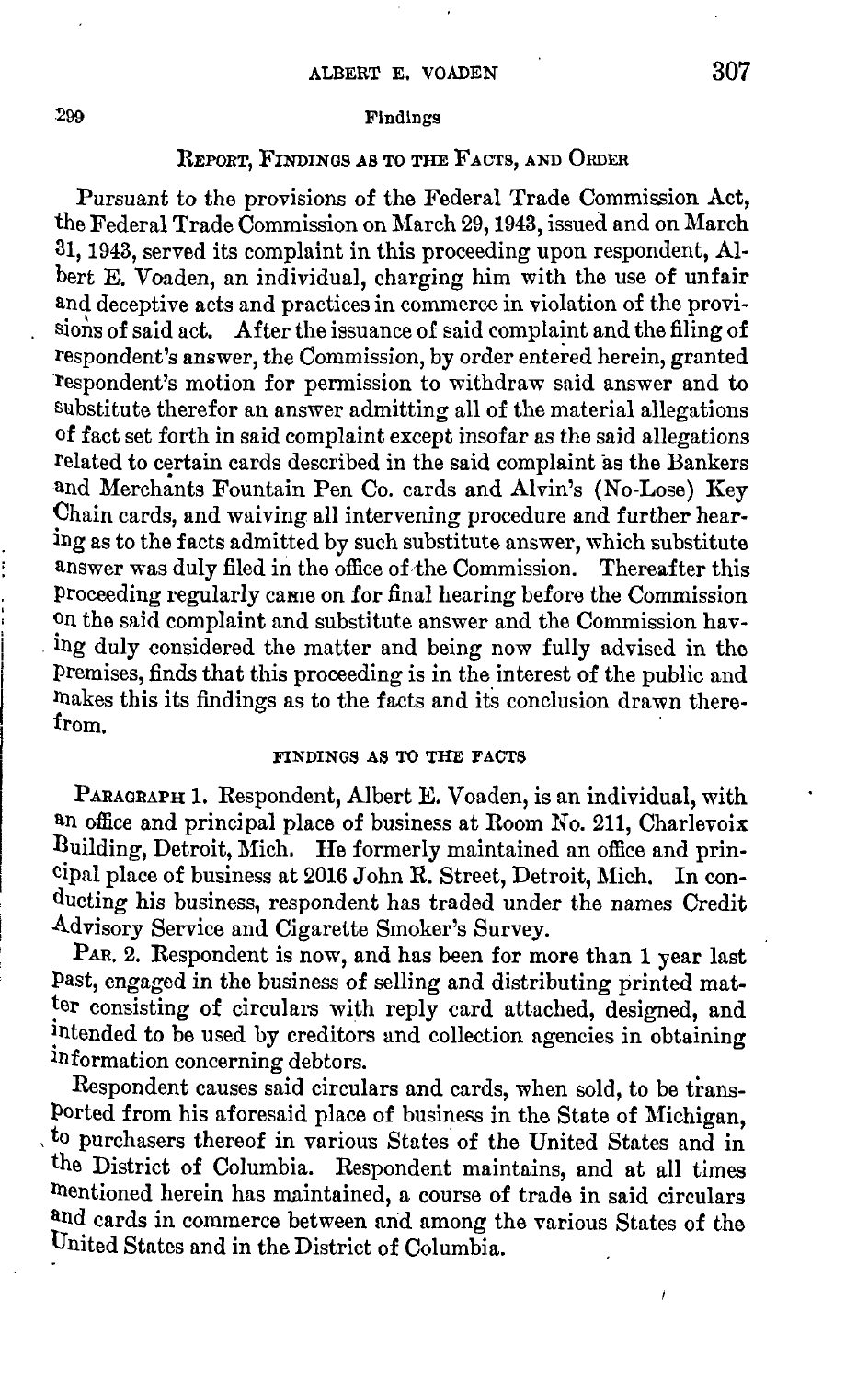P<sub>AR</sub>. 3. The printed matter sold, and distributed by the respondent when using the name Cigarette Smoker's Survey is in the form of a circular with a business reply card attached, addressed to Cigarette Smoker's Survey. The circular informs the recipient that the Cigarette Smoker's Survey is conducting a national survey to determine which are the preferred American-made cigarettes, and that if the recipient will answer the questions on the business reply card he will receive a free package of his favorite cigarettes. The business reply card is in the form of a request for a free package of cigarettes of the brand selected, which is indicated by checking choice. In filling out this card the following information is given: reason for preference of the particular brand, name, address, and place of employment, what cigarette radio program is liked best, and name, address, and place\_ of employment of a friend who smokes the same brand of cigarettes.

When these cards and circulars were delivered to the purchasers thereof, respondent placed certain code numbers upon the reply cards which identified his customers to him.

Respondent's purchasers addressed the cards and circulars to the persons concerning whom information was sought at their last known addresses, attached the postage necessary for their delivery to such persons, and caused them to be delivered to respondent in Detroit, Mich. Respondent then deposited the individual cards and circulars in the United States mail.

When the reply card was returned with the information filled out by the person concerning whom information was sought, the respondent forwarded such cards to his customer as identified by the code numbers, and forwarded to each person who returned such reply  $\text{card}$ a package of cigarettes as indicated by the sender.

PAR. 4. By means of the Cigarette Smoker's Survey circular and card, respondent has falsely represented, and placed in the hands of his customers means of falsely representing, directly and by implication, to those to whom the said cards were sent, that respondent was engaged in completing a national survey for the purpose of determining which of a number of brands of American-made cigarettes were preferred by the average man and that this survey was made so that a classification miglit be made to show the preference of different types of workers.

PAR. 5. The said representations were false and misleading. In truth and in fact, respondent was not engaged in making a survey for the purpose of determining the public preference for various brands of American-made cigarettes or for the purpose of classifying the cigarette preference of workers in different lines of endeavor. The cigarette preference of workers in different lines of endeavor. actual purpose of the circular and card was to obtain information con·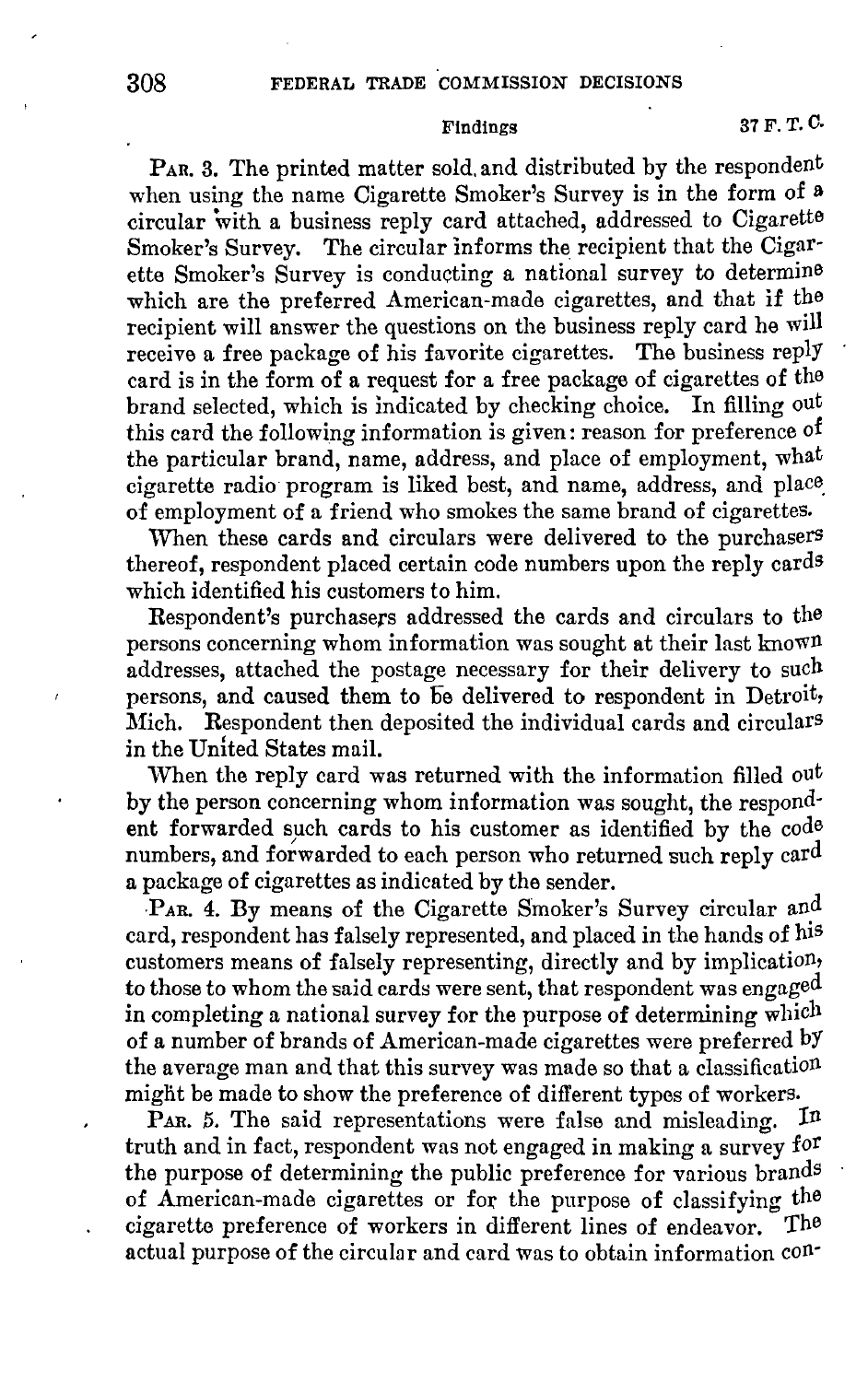# 299 Order

cerning the recipient for the purpose of facilitating the collection of an alleged delinquent account and the whole scheme was merely an **at**tempt to obtain this information by deceit and subterfuge.

PAR. 6. Through the use of the name "Cigarette Smoker's Survey," respondent has represented, directly and by implication, that he was engaged in the business of ascertaining by means of a survey, the preferences of a large number of individuals as to particular brands of  $cigaretes.$  The said representation was false and misleading, since in truth and in fact respondent was not making such a survey.

PAR. 7. The use by respondent, as hereinabove set forth, of the foregoing false and misleading statements and representations has had the tendency and capacity to, and has, misled and deceived many Persons to whom the said circulars and cards were sent, into the erroneous and mistaken belief that said statements and representations Were true and by reason thereof has caused them to give information Which they would not have otherwise supplied.

## **CONCLUSION**

The aforesaid acts and practices of respondent, as herein found, are all to the prejudice and injury of the public, and constitute unfair and deceptive acts and practices in commerce within the intent and meaning of the Federal Trade Commission Act.

# ORDER **TO** CEASE AND DESIST

This proceeding having been heard by the Federal Trade Commission upon the complaint of the Commission and the answer of respondent, in which answer respondent admits all the material allega tions of fact set forth in the complaint except insofar as the said allegations relate to certain cards described in the said complaint as the l3ankers and Merchants Fountain Pen Co. cards and Alvin's (No-Lose) Key Chains cards, and states that he waives all intervening procedure and further hearing as to the facts so admitted, and the Comlnission having made its findings as to the facts and conclusion that respondent has violated the provisions of the Federal Trade Comlnission Act.

*It is ordered,* That the respondent, Albert E. Voaden, individually, and trading as Credit Advisory Service, and as Cigarette Smoker's Survey, or trading under any other name, and his agents, representatives, and employees, directly or through any corporate or other de-Vice in connection with the offering for'sale, sale, and distribution in commerce as "commerce" is defined in the Federal Trade Commission Act, of respondent's printed matter, consisting of circulars with re-

 $\mathbf{I}$